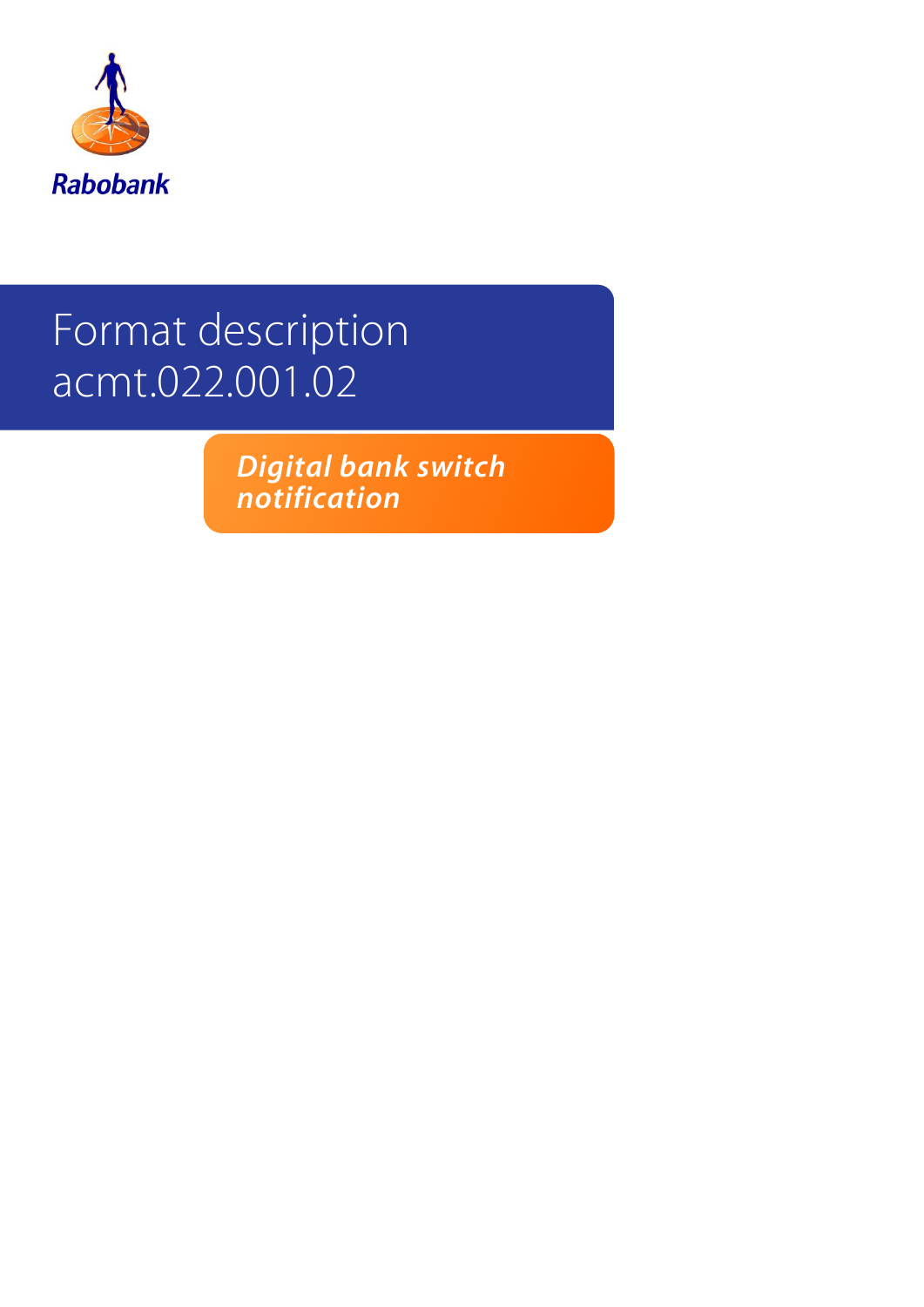### **Contents**

| $\mathbf{1}$   | WHAT IS THE ACMT.022.001.02? | 3              |
|----------------|------------------------------|----------------|
| 1.1            | Future developments          | $\mathfrak{Z}$ |
| $\overline{2}$ | ACMT.022 STRUCTURE           | 3              |
| 2.1            | Technical mapping            | $\overline{4}$ |
| 2.2            | Character set                | 5              |
| 2.3            | Message structure            | 5              |
| $\overline{3}$ | MESSAGE STRUCTURE            | 6              |
| 3.1            | Assignment segment           | 6              |
| 3.2            | Modification segment         | $\overline{7}$ |
| 3.3            | Supplementary data           | $\mathcal{G}$  |
|                | <b>CHANGE LOG</b>            | 12             |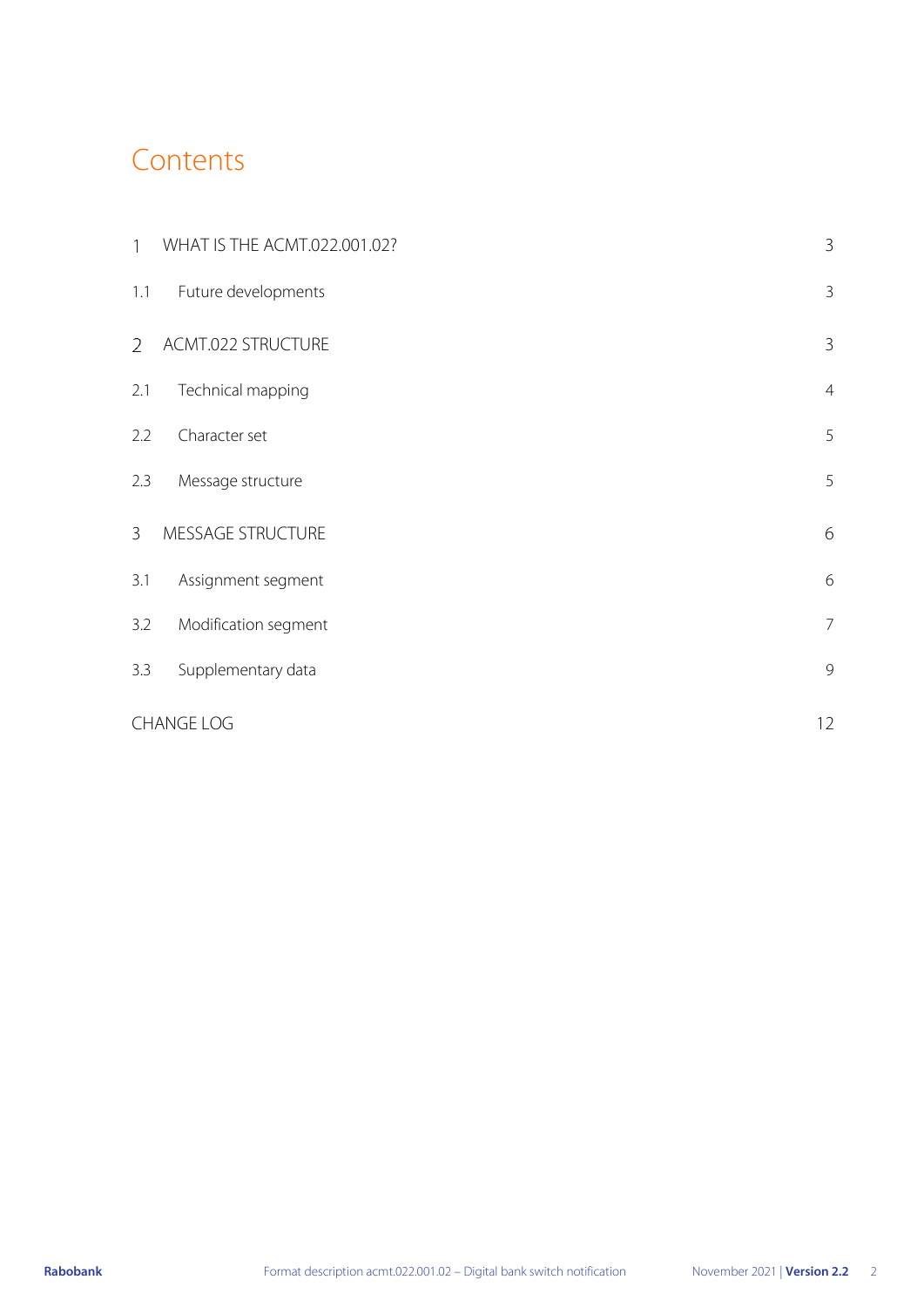#### <span id="page-2-0"></span>What is the acmt.022.001.02?  $\mathbf{1}$

The acmt.022.001.02 ( Identification Modification Advice) is an ISO based format that provides information about customers that are using the bank switch service, in Dutch this is called 'Overstapservice'. The bank switch service is an initiative from the common Dutch banks so customers can switch easily from a bank to another bank.

*Although not all Dutch banks provide the acmt.022 format for notification of the bank switch service, the acmt.022 format is a standardized format approved by most Dutch banks and the Betaalvereniging Nederland.*

With the introduction of acmt.022, the creditor i.e. the collector of the (Business) Direct Debit is able to receive a digital format with information about the switched account number. With this information the creditor can automate the update his account administration. This format can be processed by an ERP/accounting software or self built accounting system. The acmt.022 format thus replaces the traditional notification letters.

#### <span id="page-2-1"></span>**1.1 Future developments**

For Sepa Credit Transfer (SCT) the bank switch notification will become available in the acmt.022 format. The debtor of the SCT can receive information about the switched account number. It is expected to be available via Rabo Direct Connect (RDC) and Swift File Act in Q2-2022 and for Rabo Business Banking (RBB) in Q4-2022.

**NOTE:** This format description is based on XSD version-2 of the acmt.022 and will be made available via the Rabobank systems as dscribed above in year 2022. If you would like to use the acmt.022 sooner (only applicable for SEPA Direct Debit), please contact your Transaction Banker or Financial Logistics Specialist.

#### <span id="page-2-2"></span> $\mathcal{P}$ Acmt.022 structure

The models in the ISO20022 document are described in XML using schemas. A specific description language (XSD) is used in a schema. By using these schemes, a description can be given to the tags in the document, the structure and the concatenation of the order of the tags as well as the allowed codes for certain fields, the number of possible cases and mandatory or optional usage for certain fields.

The XSD of the acmt.022.001.02 format, made by Rabobank, is available on www.rabobank.com/rdc, [www.rabobank.com/swift,](file:///C:/Users/ArtsM1/AppData/Local/Microsoft/Windows/INetCache/Content.Outlook/9ECV0UVN/www.rabobank.com/swift) [www.rabobank.nl/seb](http://www.rabobank.nl/seb) please see file 'rabo-acmt.022.001.02-**v2**.xsd (valid from Q2-2022)' or 'rabo-acmt.022.001.02-**v2**.xsd (valid from Q4-2022)'.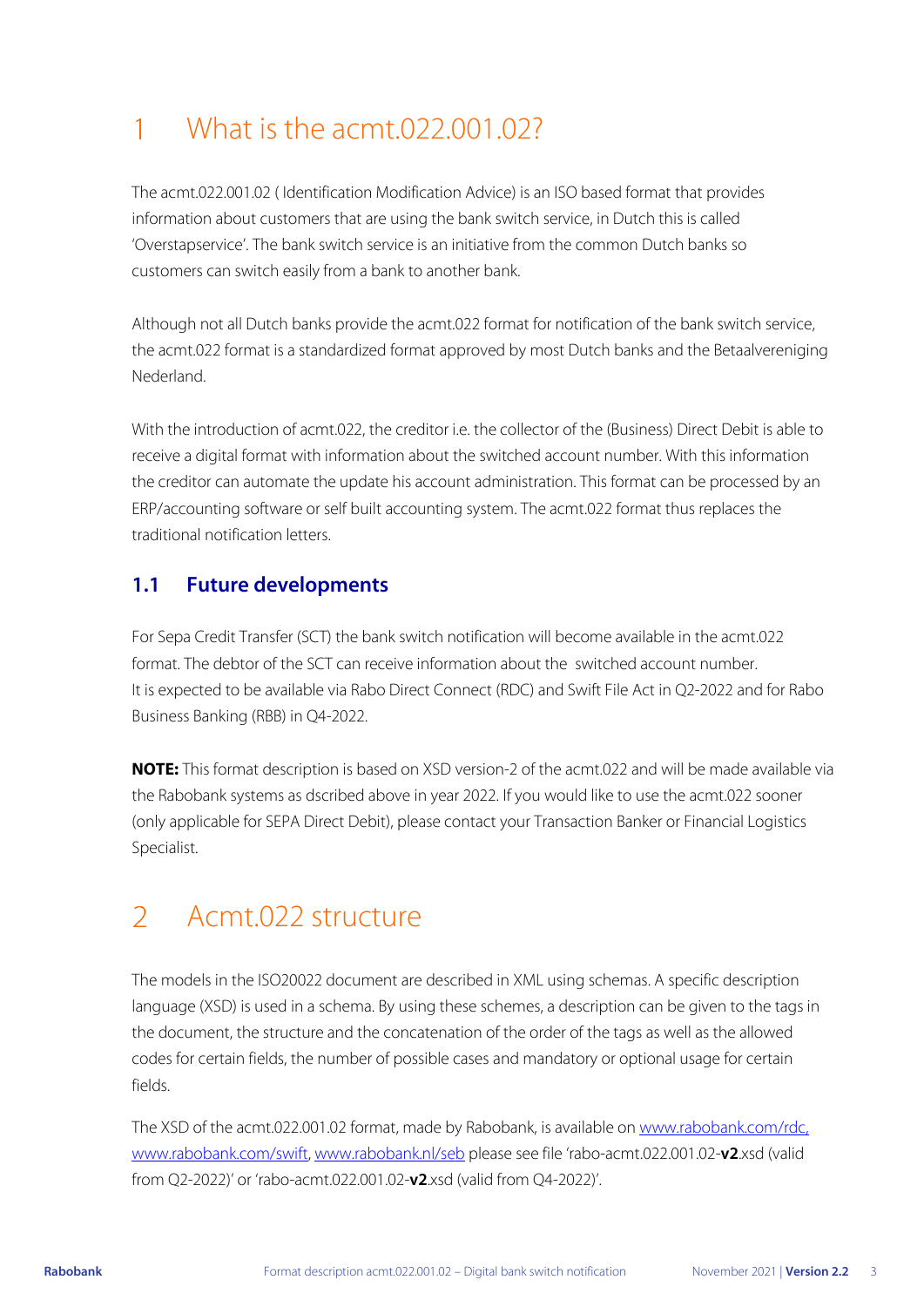### <span id="page-3-0"></span>**2.1 Technical mapping**

The usage rules are strictly followed to avoid that the exported message is rejected or that the information within the message is refused. Only message elements described within the guidelines are used. Message elements not listed in chapter 3 will not be available in the acmt.022 message.

The description of each message item contains:

| Number referring to the matching description in the UNIFI (ISO 20022)<br>Index                                                                                                               |  |
|----------------------------------------------------------------------------------------------------------------------------------------------------------------------------------------------|--|
| message definition for the acmt.022.                                                                                                                                                         |  |
| Not all fields have a number. Fields without a number are under the parent tag. Gaps in<br>numbering can occur because not all elements of ISO20022 are used within the acmt.022<br>message. |  |
| Level of the element within acmt.022 message.<br>Level                                                                                                                                       |  |
| $<$ Top $>$                                                                                                                                                                                  |  |
| <level 1=""></level>                                                                                                                                                                         |  |
| <level 2=""></level>                                                                                                                                                                         |  |
| <etc>ACBC</etc>                                                                                                                                                                              |  |
|                                                                                                                                                                                              |  |
|                                                                                                                                                                                              |  |
| $<$ Top>                                                                                                                                                                                     |  |
| Name<br>Name of the element within the acmt.022 message.                                                                                                                                     |  |
| Short name to identify an element within a XML message, presented between brackets,<br>XML-Tag<br>e.g. <iban>.</iban>                                                                        |  |
| This determines if an element is optional or mandatory, and how many times the element<br>Occurrences                                                                                        |  |
| can be repeated. The number of times that an element can appear is presented between                                                                                                         |  |
| square brackets.                                                                                                                                                                             |  |
|                                                                                                                                                                                              |  |
| For example:                                                                                                                                                                                 |  |
| [01] Shows that the element can appear 0 or 1 time. The element is optional.                                                                                                                 |  |
| [0n] Shows that the element can appear 0 or n time(s). The element is optional.                                                                                                              |  |
| [11] Shows that the element is mandatory and must appear once.                                                                                                                               |  |
| [1n] Shows that the element is mandatory and must appear at least once. The element                                                                                                          |  |
| can be present n times.                                                                                                                                                                      |  |
|                                                                                                                                                                                              |  |
| In case a lower level element is mandatory while its higher element is optional, the lower                                                                                                   |  |
| level is mandatory only if the higher level element is present.                                                                                                                              |  |
| Field type indication:<br>Format                                                                                                                                                             |  |
| Numeric: only numbers are allowed                                                                                                                                                            |  |
| Alphanumeric: may contain numbers and allowed characters (ref. 2.2 Character set)                                                                                                            |  |
| Date: CCYY-MM-DD                                                                                                                                                                             |  |
| DateTime: timestamp in various formats as explained in columns Description                                                                                                                   |  |
| Amount: numbers, with a decimal point as separator. Maximum length is 9 digits before                                                                                                        |  |
| the separator, and two behind it. The amount is always accompanied with an ISO                                                                                                               |  |
| currency code as part of the XML tag, e.g. < InstdAmt Ccy="EUR">                                                                                                                             |  |
| Boolean: field with two options: 'true' or 'false'                                                                                                                                           |  |
| Code: usually a two to four character code, the description columns explains the code.                                                                                                       |  |
| Length<br>Maximum number of positions in the field.                                                                                                                                          |  |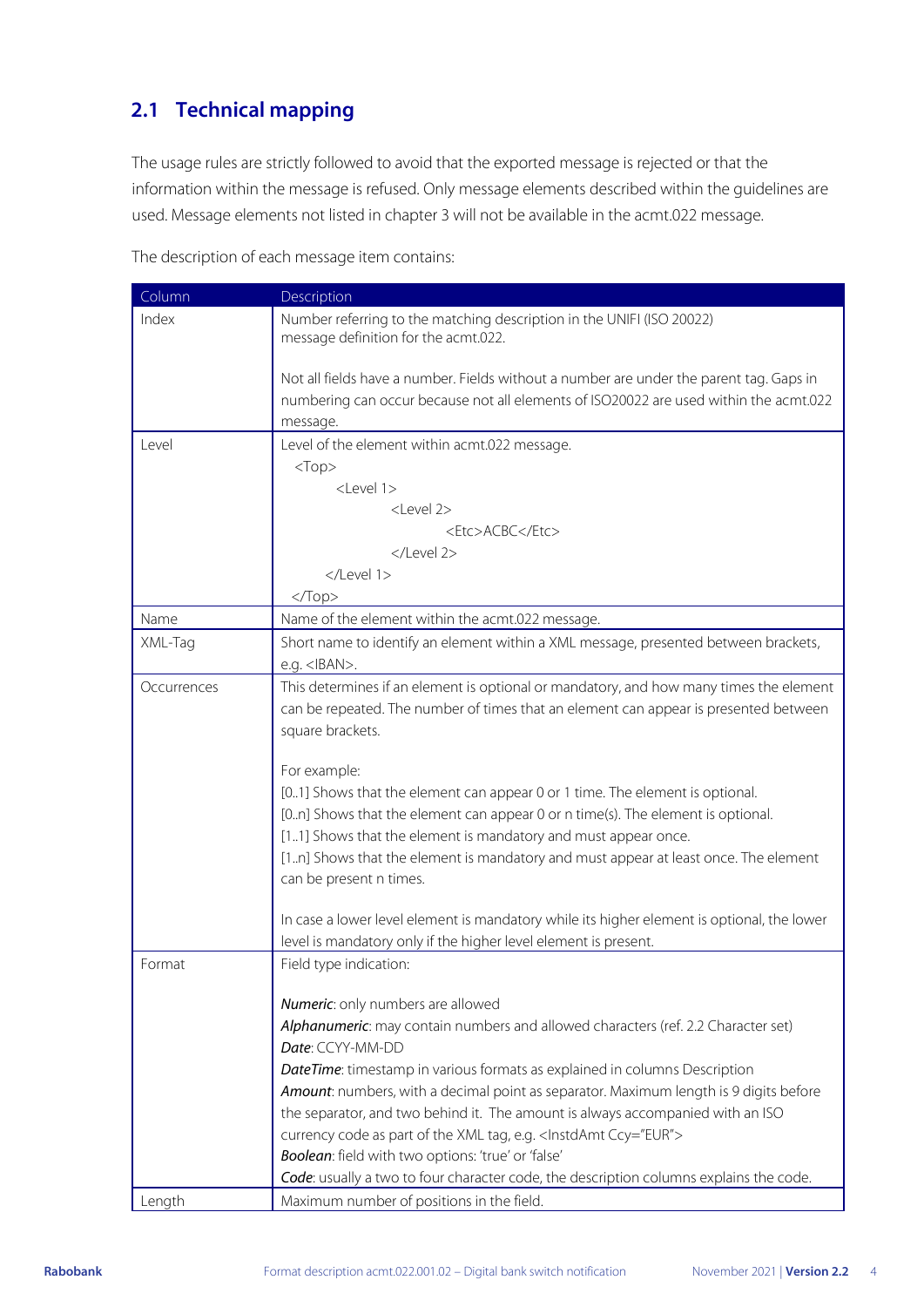| Column           | Description                                                             |
|------------------|-------------------------------------------------------------------------|
| <b>SDD</b>       | When an "x" is mentioned then this element is applicable for the SDD.   |
| SCT (expected in | When an "x" is mentioned then this element is applicable for the SCT.   |
| 2022)            | For RDC and SWIFT FileAct it is expected in Q2-2022.                    |
|                  | For RBB it is expected in Q4-2022.                                      |
| Description      | Additional information about usage of the element for Rabobank Account. |

#### <span id="page-4-0"></span>**2.2 Character set**

In UNIFI messages the UTF8 encoding and Sepa Basic Latin set are used:

- a b c d e f g h i j k l m n o p q r s t u v w x y z
- A B C D E F G H I J K L M N O P Q R S T U V W X Y Z
- 0 1 2 3 4 5 6 7 8 9
- $/ ?$  : ( ) . , ' + space

#### <span id="page-4-1"></span>**2.3 Message structure**

The acmt.022 always contains three segments;



An acmt.022 message has only one Assignment and contains one or more Modification and Supplementary Data segments.

The Assignment segment contains general information on the message itself as well as information about the sender (assigner) and intended receiver (assignee).

The Modification segment supplies information about the switched accounts.

The Supplementary Data refers to the attached direct debit payment order that initiated the bank switch. From Q2-2022 (Q4 for RBB) it can also refer to the attached credit transfer payment order that initiated the bank switch.

More information about the message structure is available via the following webpage: <https://www.iso20022.org/standardsrepository/type/acmt.022.001.02>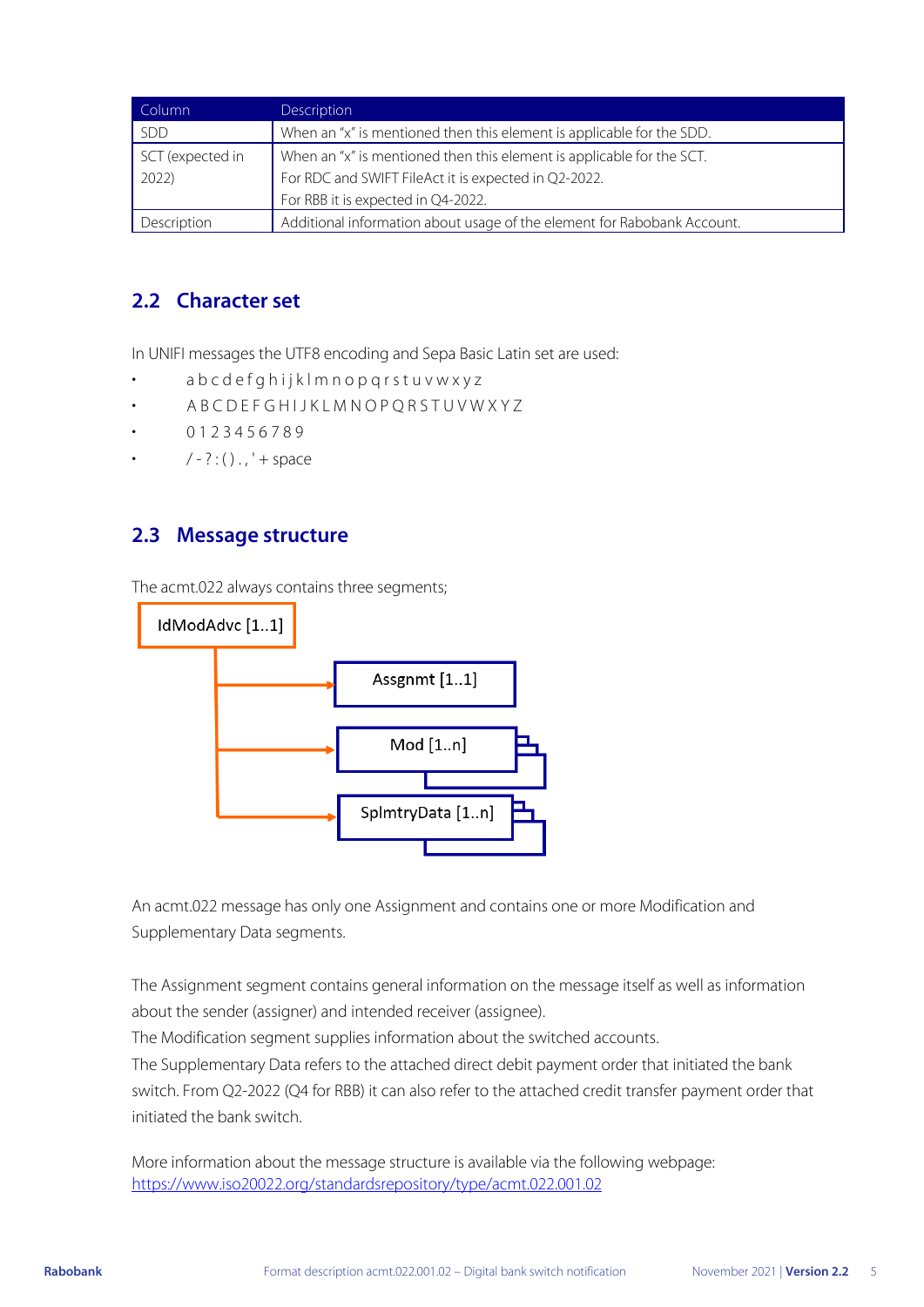## 3 Message Structure

#### **3.1 Assignment segment**

The following elements are present in the Assignment segment of the acmt.022 message. **Please note**: this is version 2. For more information see chapter 1 (NOTE).

<span id="page-5-1"></span><span id="page-5-0"></span>

|      | Index Level Name |                                        | <xml tag=""></xml>           | Occu-<br>rence | Format                  | Length | SDD      | SCT<br>(expected<br>in 2022) | Description                                                                                                                                                                  |
|------|------------------|----------------------------------------|------------------------------|----------------|-------------------------|--------|----------|------------------------------|------------------------------------------------------------------------------------------------------------------------------------------------------------------------------|
|      | Top              | Document                               | <document></document>        | [11]           |                         |        | X.       | $\times$                     | Always filled with<br>xml version="1.0" encoding="UTF-8" standalone="yes"?<br><document xmlns="urn:iso:std:iso:20022:tech:xsd:rabo-&lt;br&gt;acmt.022.001.02-v2"></document> |
|      | Top              | Message root                           | <ldmodadvc></ldmodadvc>      | [11]           |                         |        | X        | $\times$                     |                                                                                                                                                                              |
| 1.0  |                  | +Assignment                            | <assgnmt></assgnmt>          | [11]           |                         |        | X        | Χ                            |                                                                                                                                                                              |
|      | $\overline{2}$   | ++MessageIdentification                | <msgld></msgld>              | [11]           | Alphanumeric Max.35     |        | $\times$ | $\times$                     | <acmt022><om1>&lt;12-digit sequence number&gt;<br/>The 12-digit number is unique.<br/>Example: ACMT022OM1000000000126</om1></acmt022>                                        |
| 1.2  | $\overline{2}$   | ++CreationDateTime                     | <credttm></credttm>          | [11]           | Date Time               |        | X        | $\times$                     | Date and time when the acmt.022 message was generated.<br>Example: 2020-12-05T11:20:45+01:00                                                                                 |
| 1.7  | $\overline{2}$   | ++Assigner                             | <assgnr></assgnr>            | [11]           |                         |        | X.       | X                            |                                                                                                                                                                              |
| 1.9  | 3                | +++Agent                               | $<$ Agt $>$                  | [11]           |                         |        | X.       | X                            |                                                                                                                                                                              |
|      | $\Delta$         | ++++FinancialInstitutionIdentification | $<$ Finlnstn $\mathsf{Id}$ > | [11]           |                         |        | X        | $\times$                     |                                                                                                                                                                              |
|      | 5                | $+++++BICFI$                           | $<$ BICFI $>$                | [11]           | Alphanumeric   8 or 11  |        | $\times$ | $\times$                     | Filled with "RABONL2U"                                                                                                                                                       |
| 1.10 | $\overline{2}$   | ++Assignee                             | <assgne></assgne>            | [11]           |                         |        | X        | X                            |                                                                                                                                                                              |
| 1.11 | $\mathfrak{Z}$   | $+++$ Party                            | $<$ Pty $>$                  | [11]           |                         |        | X.       | $\times$                     |                                                                                                                                                                              |
|      | $\overline{4}$   | $++++$ Name                            | $<$ Nm $>$                   | [0.1]          | Alphanumeric Max. 140 x |        |          | $\times$                     | SDD: name of the creditor on whom the agreement is based.<br>SCT: name of the debtor on whom the agreement is based.                                                         |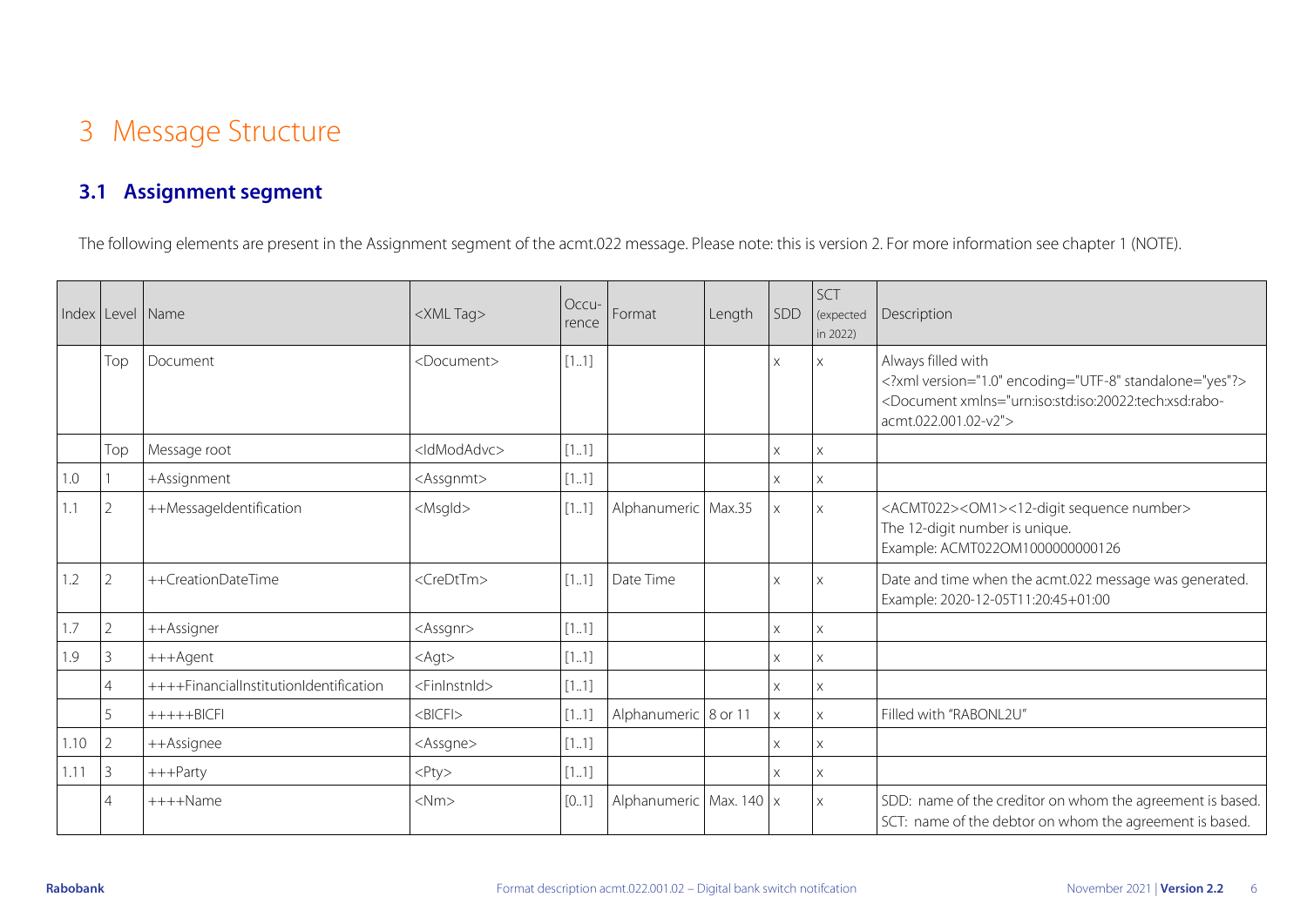### **3.2 Modification segment**

The following elements are present in the Modification segment of the acmt.022 message.

<span id="page-6-0"></span>

|     |                | Index Level Name                        | <xml tag=""></xml>                      | Occu-<br>rence | Format                 | Length | SDD      | SCT<br>(expected<br>in 2022) | Description                                                                                                                                                                                                                                                                                                                                                           |
|-----|----------------|-----------------------------------------|-----------------------------------------|----------------|------------------------|--------|----------|------------------------------|-----------------------------------------------------------------------------------------------------------------------------------------------------------------------------------------------------------------------------------------------------------------------------------------------------------------------------------------------------------------------|
| 3.0 |                | +Modification                           | $<$ Mod $>$                             | [1n]           |                        |        | X        | Χ                            |                                                                                                                                                                                                                                                                                                                                                                       |
| 3.1 | $\overline{2}$ | ++Identification                        | $<$ ld $>$                              | [11]           | Alphanumeric   Max. 35 |        |          | $\chi$                       | <acmt022><om1>&lt;12-digit sequence number&gt;<br/>&lt;12-digit sub sequence number&gt;<br/>The sequence numbers are unique<br/>For example 3 bank switches in 1 acmt.022 message:<br/>Modification 1: ACMT022OM100000000126000000000001<br/>Modification 2: ACMT022OM100000000126000000000002<br/>Modification 3: ACMT022OM1000000000126000000000003</om1></acmt022> |
| 3.2 | $\overline{2}$ | ++OriginalPartyAndAccountIdentification | <orgnlptyandacctid></orgnlptyandacctid> | [0.1]          |                        |        | X        | $\times$                     |                                                                                                                                                                                                                                                                                                                                                                       |
| 3.4 | 3              | +++Account                              | <acct></acct>                           | [0.1]          |                        |        |          | X                            |                                                                                                                                                                                                                                                                                                                                                                       |
|     | 4              | $+++IBAN$                               | $<$ IBAN $>$                            | [11]           | Alphanumeric   Max. 34 |        |          | $\times$                     | IBAN old - Original IBAN of the beneficiary when SCT;<br>Original IBAN of the debtor when SDD                                                                                                                                                                                                                                                                         |
| 3.5 | 3              | +++Agent                                | $<$ Agt $>$                             | [0.1]          |                        |        | X        | $\times$                     |                                                                                                                                                                                                                                                                                                                                                                       |
|     | $\overline{4}$ | ++++FinancialInstitutionIdentification  | <fininstnid></fininstnid>               | $[11]$         |                        |        | X        | Χ                            |                                                                                                                                                                                                                                                                                                                                                                       |
|     | 5              | $+++++BICFI$                            | $<$ BICFI $>$                           | [0.1]          | Alphanumeric 8 or 11   |        | $\times$ | $\times$                     | BIC old - Orig. BIC from the bank of the beneficiary if SCT;<br>Original BIC from the bank of the beneficiary when SDD                                                                                                                                                                                                                                                |
| 3.6 | $\overline{2}$ | ++UpdatedPartyAndAccountIdentification  | <updtdptyandacctid></updtdptyandacctid> | $[11]$         |                        |        | $\times$ | $\times$                     |                                                                                                                                                                                                                                                                                                                                                                       |
| 3.8 | 3              | +++Account                              | $<$ Acct $>$                            | [0.1]          |                        |        | X        | $\times$                     |                                                                                                                                                                                                                                                                                                                                                                       |
|     | $\overline{4}$ | $+++$ HBAN                              | $<$ IBAN $>$                            | [1.1]          | Alphanumeric   Max. 4  |        | $\times$ | $\times$                     | IBAN new - New IBAN of the beneficiary when SCT;<br>New IBAN of the debtor when SDD                                                                                                                                                                                                                                                                                   |
| 3.9 | 3              | +++Agent                                | $<$ Agt $>$                             | [0.1]          |                        |        | X        | $\times$                     |                                                                                                                                                                                                                                                                                                                                                                       |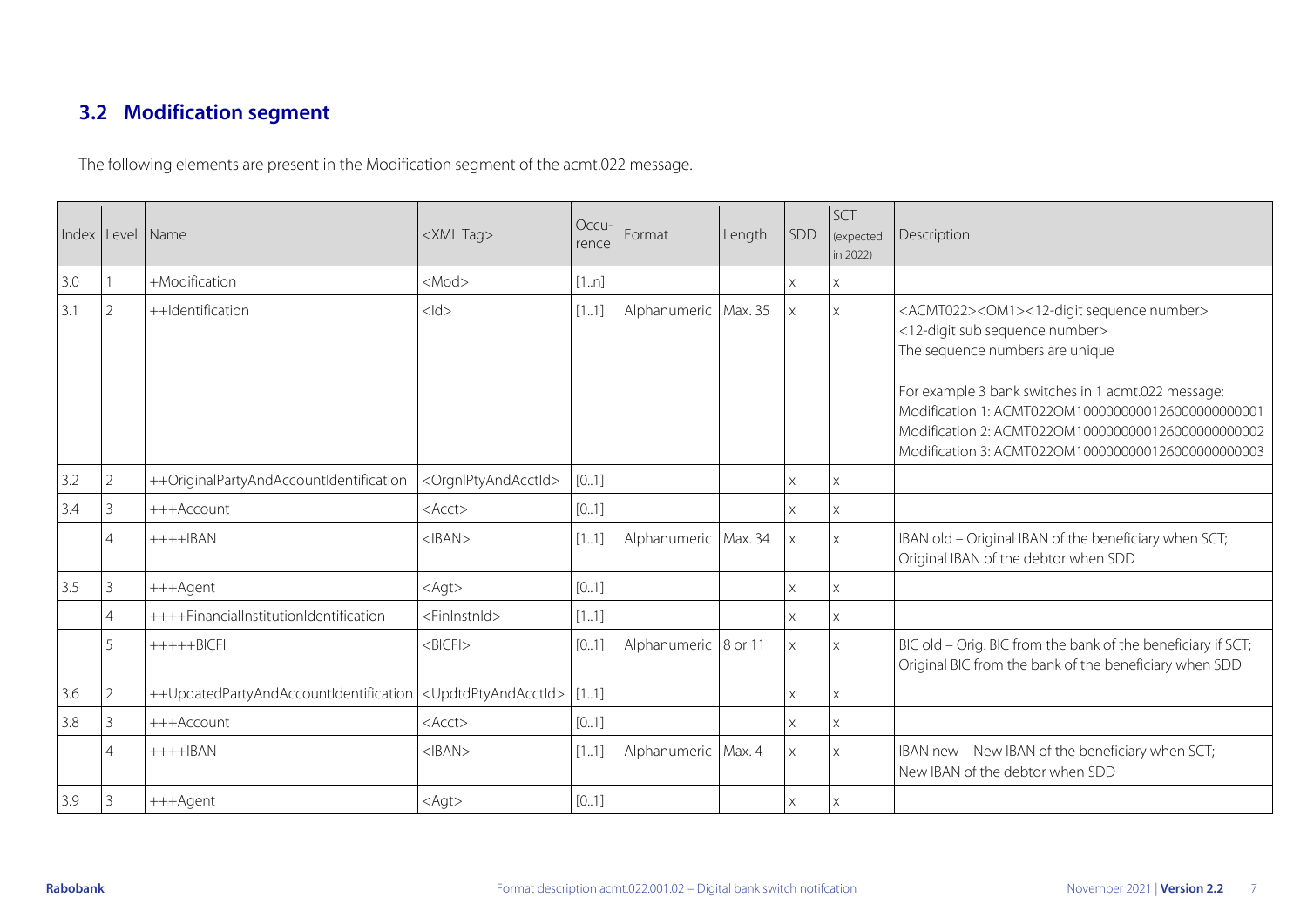|  | Index Level Name                         | <xml tag=""></xml>        | rence | Occu-   Format       | Length | <b>ISCT</b><br>$\ln 2022$ | SDD expected Description                                                                                     |
|--|------------------------------------------|---------------------------|-------|----------------------|--------|---------------------------|--------------------------------------------------------------------------------------------------------------|
|  | $++++FinancialInstitutionldentification$ | <fininstnid></fininstnid> | [11]  |                      |        | $\mathsf{I} \times$       |                                                                                                              |
|  | $+++++BICFI$                             | $<$ BICFI $>$             | [0.1] | Alphanumeric 8 or 11 |        | $\mathsf{I} \times$       | BIC New - New BIC from the bank of the beneficiary if SCT;  <br>New BIC from the bank of the debtor when SDD |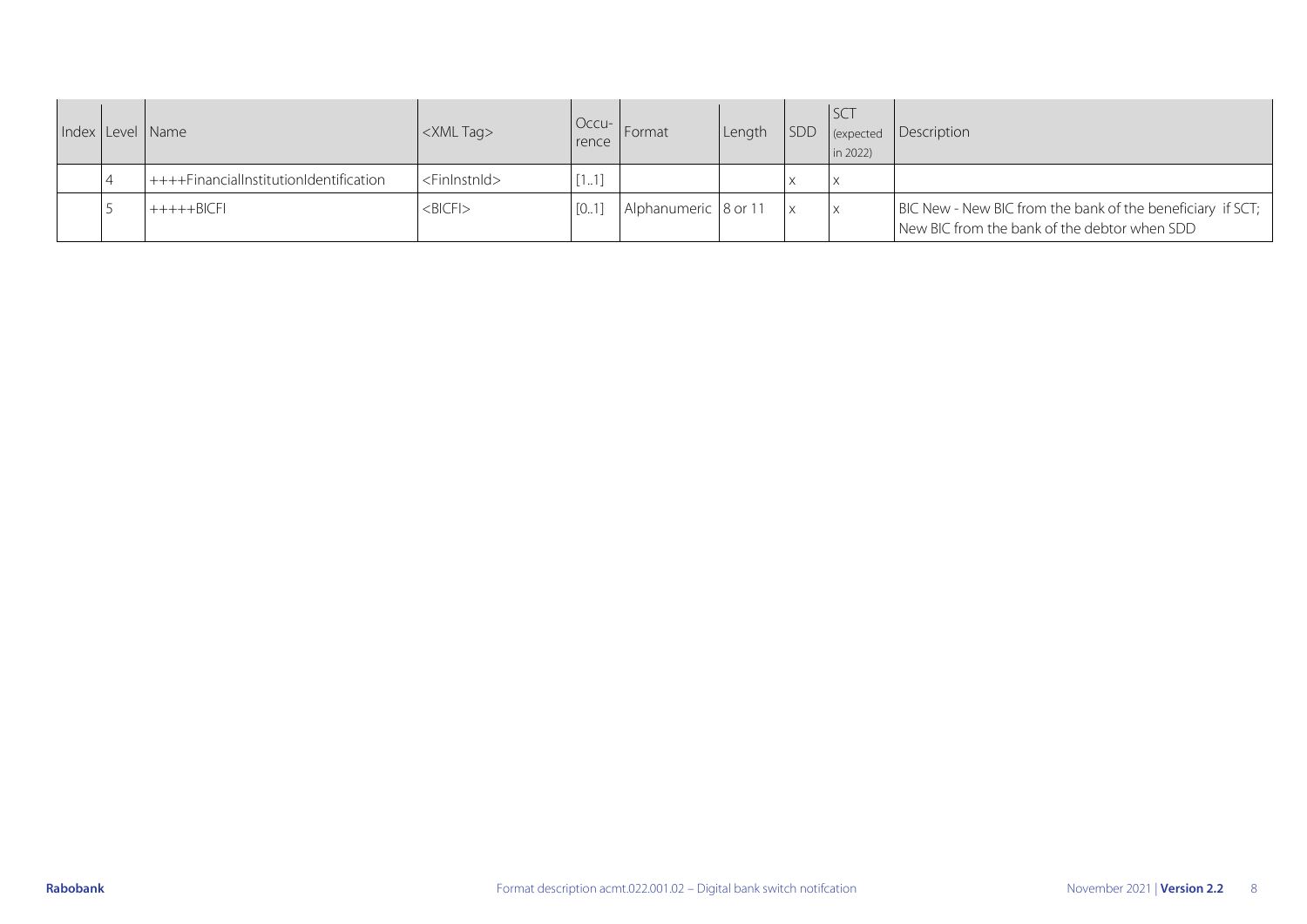#### **3.3 Supplementary data**

The following elements are present in the SupplementaryData segment of the acmt.022 message. Many of the identifications , names and references mentioned under OriginalTransactionData are retrieved from the original SDD or SCT message. These will only be present in the acmt.022 if available in the original SDD or SCT message.

<span id="page-8-0"></span>

|     |                | Index Level Name               | <xml tag=""></xml>            | Occu-<br>rence | Format                 | Length | SDD      | SCT<br>(expected<br>in 2022) | Description                                                                                                                                                                                                                                                                                        |
|-----|----------------|--------------------------------|-------------------------------|----------------|------------------------|--------|----------|------------------------------|----------------------------------------------------------------------------------------------------------------------------------------------------------------------------------------------------------------------------------------------------------------------------------------------------|
| 4.0 |                | +SupplementaryData             | <splmtrydata></splmtrydata>   | [1n]           |                        |        | X.       | X                            |                                                                                                                                                                                                                                                                                                    |
| 4.2 | $\overline{2}$ | ++Envelope                     | $<$ Envlp $>$                 | [11]           |                        |        | X        | $\times$                     |                                                                                                                                                                                                                                                                                                    |
|     | 3              | +++OriginalTransactionData     | <orgnltxdata></orgnltxdata>   | [11]           |                        |        | X.       | $\times$                     |                                                                                                                                                                                                                                                                                                    |
|     | $\overline{4}$ | ++++ModificationIdentification | <modld></modld>               | [11]           | Alphanumeric   Max. 35 |        | $\times$ | $\mathsf X$                  | <acmt022><om1>&lt;12-digit sequence number&gt;<br/>&lt;12-digit sub sequence number&gt;<br/>The sequence numbers are unique and refer to the <ld><br/>values under index 3.0 tag <mod> as described on the<br/>previous page.</mod></ld></om1></acmt022>                                           |
|     | $\overline{4}$ | ++++RequestedCollectionDate    | <regdcolltndt></regdcolltndt> | [0.1]          | Date                   |        | X        |                              | Requested collection date as provided in the original direct<br>debit:<br>CCYY-MM-DD<br>$C =$ Century<br>$Y = Year$<br>$M =$ Month<br>$D = Day$<br>Example: '2020-12-16' for 'December 16, 2020'.<br>Note: This field will be optional after implementing SCT<br>because it is not present for SCT |
|     | $\overline{4}$ | ++++RequestedExecutionDate     | <reqdexctndt></reqdexctndt>   | [0.1]          | Date                   |        |          | $\boldsymbol{\mathsf{X}}$    | Requested execution date when SCT<br>CCYY-MM-DD<br>$C =$ Century                                                                                                                                                                                                                                   |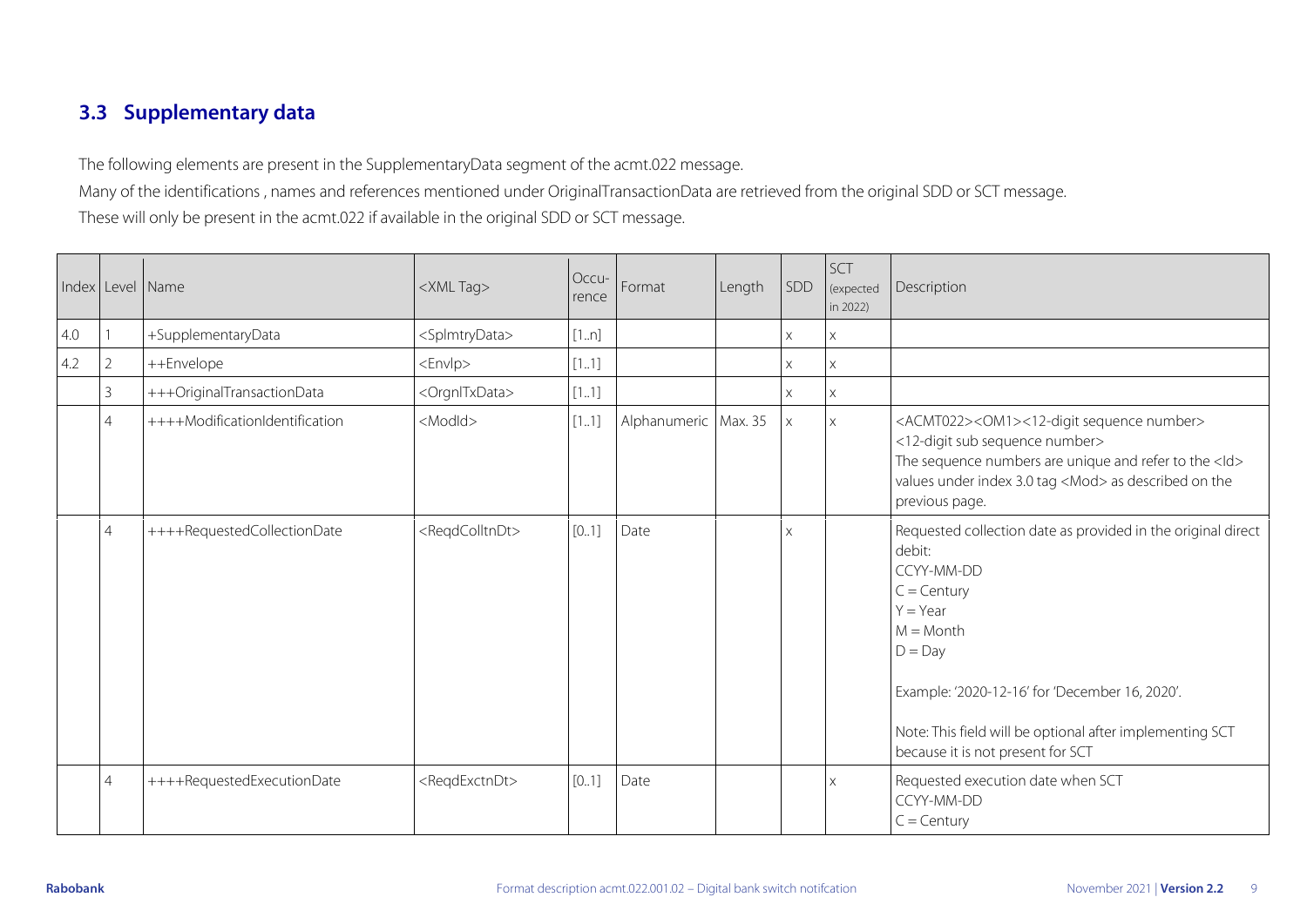|                | Index Level Name                 | <xml tag=""></xml>              | Occu-<br>rence | Format                 | Length                         | SDD          | SCT<br>(expected<br>in 2022) | Description                                                                                                                                                             |
|----------------|----------------------------------|---------------------------------|----------------|------------------------|--------------------------------|--------------|------------------------------|-------------------------------------------------------------------------------------------------------------------------------------------------------------------------|
|                |                                  |                                 |                |                        |                                |              |                              | $Y = Year$<br>$M =$ Month<br>$D = Day$<br>Example: '2020-12-16' for 'December 16, 2020'.                                                                                |
| $\overline{4}$ | ++++InterBankSettlementDate      | <intrbksttlmdt></intrbksttlmdt> | [01]           | Date                   |                                | $\times$     | $\times$                     | Settlement date of the original SDD and SCT.<br>CCYY-MM-DD<br>$C =$ Century<br>$Y = Year$<br>$M =$ Month<br>$D = Day$<br>Example: '2020-12-16' for 'December 16, 2020'. |
| $\overline{4}$ | ++++InstructionIdentification    | <lnstrld></lnstrld>             | [0.1]          | Alphanumeric 35        |                                | $\mathsf{X}$ | $\mathsf{X}$                 | Payment reference used between creditor and Rabobank                                                                                                                    |
| $\overline{4}$ | ++++EndToEndIdentification       | <endtoendid></endtoendid>       | [0.1]          | Alphanumeric Max. 35   |                                | $\times$     | $\times$                     | Payment reference throughout the chain (e2e).                                                                                                                           |
| $\overline{4}$ | ++++InstructedAmount             | <lnstdamt></lnstdamt>           | $[11]$         | Amount                 | Max. 18,<br>max. 5<br>decimals | $\times$     | $\mathsf{X}$                 | Decimal separator is a dot (.).<br>Example: <lnstdamt ccy="EUR">500.00</lnstdamt>                                                                                       |
| $\overline{4}$ | ++++Creditor                     | $<$ Cdtr $>$                    | $[11]$         |                        |                                | $\times$     | $\times$                     |                                                                                                                                                                         |
| 5              | $++++$ Name                      | $<$ Nm $>$                      | [11]           | Alphanumeric   Max. 70 |                                | $\times$     | X                            | Name of the creditor of the SDD or the name of the<br>beneficiary for SCT.                                                                                              |
| $\overline{4}$ | ++++CreditorAccount              | <cdtracct></cdtracct>           | [0.1]          |                        |                                | X            |                              | Only used for SDD                                                                                                                                                       |
| 5              | +++++Identification              | $<$ ld $>$                      | $[11]$         |                        |                                | X            |                              |                                                                                                                                                                         |
| 6              | $+++++IBAN$                      | $<$ IBAN $>$                    | [11]           |                        |                                | $\times$     |                              | IBAN of the creditor of the SDD (recipient of the direct<br>debited amount)                                                                                             |
| $\overline{4}$ | ++++CreditorSchemeldentification | <cdtrschmeld></cdtrschmeld>     | [0.1]          |                        |                                | $\times$     |                              |                                                                                                                                                                         |
|                | +++++Identification              | $<$ ld>                         | $[0.1]$        |                        |                                | $\times$     |                              |                                                                                                                                                                         |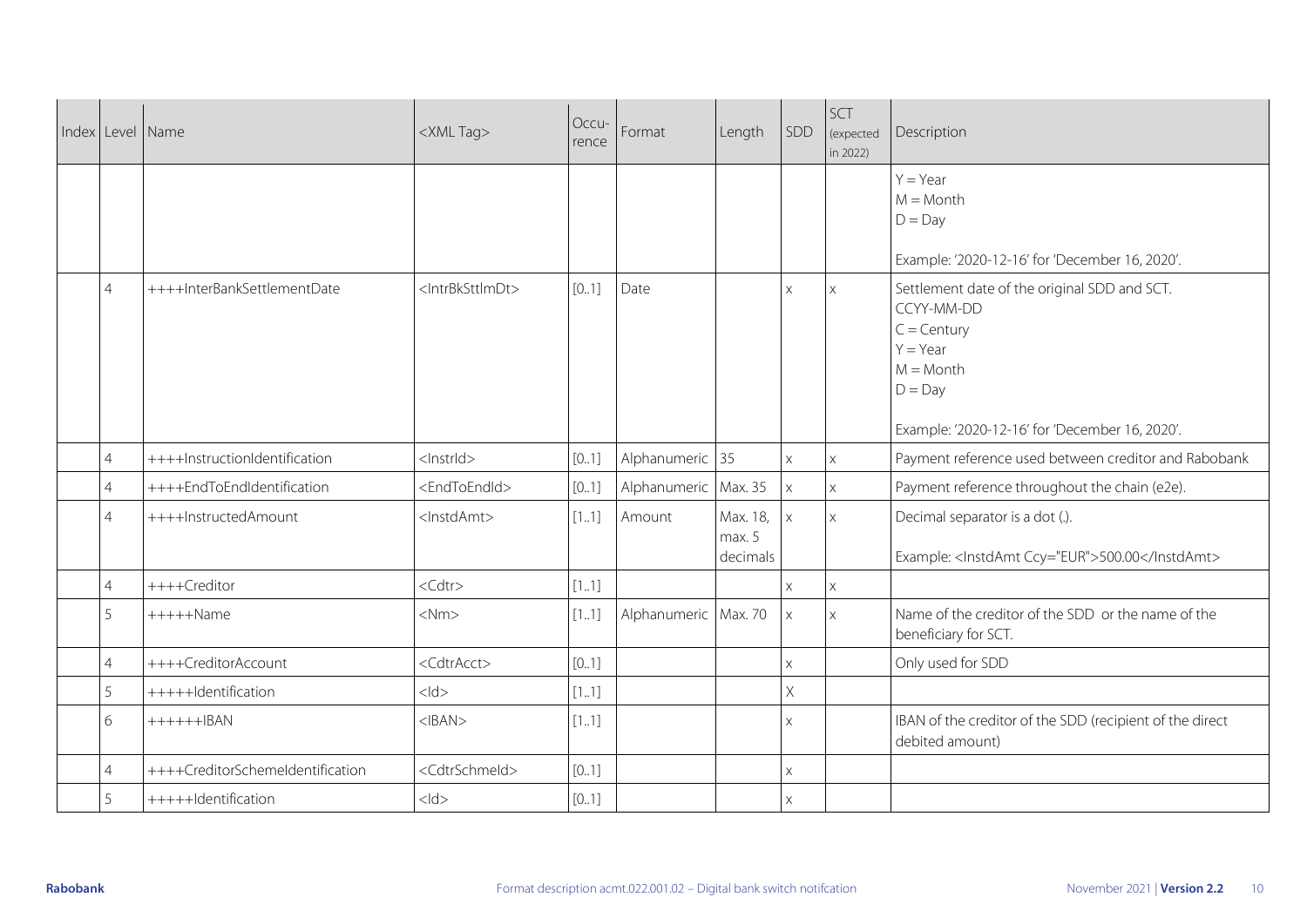| Index Level Name |                               | <xml tag=""></xml>          | Occu-<br>rence | Format                    | Length   | SDD      | SCT<br>(expected<br>in 2022) | Description                                                                             |
|------------------|-------------------------------|-----------------------------|----------------|---------------------------|----------|----------|------------------------------|-----------------------------------------------------------------------------------------|
| 6                | ++++++PrivateIdentification   | <prvtld></prvtld>           | [11]           |                           |          | $\times$ |                              |                                                                                         |
| $\overline{7}$   | $+++++Other$                  | <othr></othr>               | [0.1]          |                           |          | $\times$ |                              |                                                                                         |
| 8                | +++++++++Identification       | $<$ ld $>$                  | [11]           | Alphanumeric Max. 35      |          | $\times$ |                              | The creditor ID of the original SEPA Direct Debit.                                      |
| 8                | ++++++++SchemeName            | <schmenm></schmenm>         | [0.1]          |                           |          | $\times$ |                              |                                                                                         |
| 9                | +++++++++Proprietary          | <prtry></prtry>             | [11]           | Alphanumeric Fixed 4      |          | $\times$ |                              | Fixed value 'SEPA'.                                                                     |
| 4                | ++++Debtor                    | $<$ Dht $>$                 | [11]           |                           |          | X        | $\mathsf{X}$                 | Name of the debtor of SCT or name of the debtor of SDD                                  |
| 5                | $++++$ Name                   | $<$ Nm $>$                  | [11]           |                           |          | X        | X.                           |                                                                                         |
| 5                | +++++PostalAddress            | <pstladr></pstladr>         | [0.1]          |                           |          | X        |                              |                                                                                         |
| 6                | ++++++Country                 | <ctry></ctry>               | [0.1]          |                           |          | $\times$ |                              | Country in ISO 3166 country code.                                                       |
| 6                | ++++++AddressLine             | <adrline></adrline>         | [0.2]          |                           |          | X        |                              | Address of the debtor of SDD                                                            |
| $\overline{4}$   | ++++DebtorAccount             | <dbtracct></dbtracct>       | [0.1]          |                           |          |          | $\times$                     |                                                                                         |
| 5                | +++++Identification           | $<$ ld $>$                  | [11]           |                           |          |          | $\times$                     |                                                                                         |
| 6                | $+++++IBAN$                   | $<$ IBAN $>$                | [11]           |                           |          |          | $\times$                     | IBAN of the debtor of the SCT                                                           |
| $\overline{4}$   | ++++MandateRelatedInformation | <mndtrltdinf></mndtrltdinf> | [0.1]          |                           |          | $\times$ |                              | Mandate related information only applicable/relevant for<br>SDD                         |
| 5                | +++++MandateIdentification    | <mndtld></mndtld>           | [11]           | Alphanumeric   Max. 35    |          | $\times$ |                              | Unique reference of the mandate which is signed between<br>the remitter and the debtor. |
| 5                | +++++DateOfSignature          | <dtofsgntr></dtofsgntr>     | [11]           | Date                      | Fixed 10 | $\times$ |                              | Date of signature of the mandate.<br>Example: '2020-10-01'                              |
| $\overline{4}$   | ++++RemittanceInformation     | <rmtlnf></rmtlnf>           | [0.1]          |                           |          | X        | X                            |                                                                                         |
| 5                | +++++Unstructured             | <ustrd></ustrd>             | [0.1]          | Alphanumeric Max. 140   x |          |          | $\times$                     | Description of the switched transaction.                                                |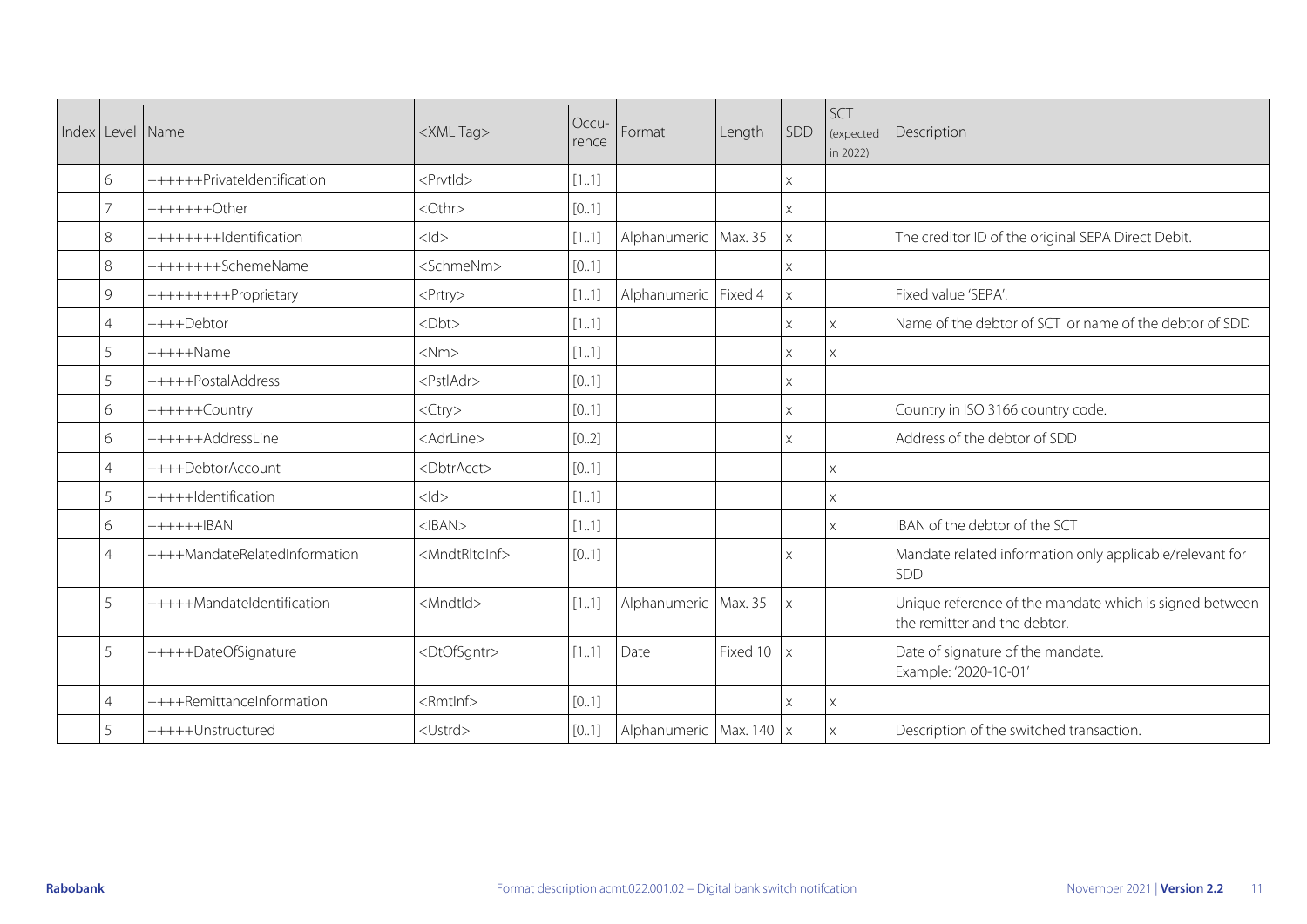# <span id="page-11-0"></span>Change log

Title: Format description acmt.022.001.02 – Digital bank switch notification Version: 2.2

Date: 16-11-2021

On behalf of: Service Centrum Betalingsverkeer

| Date       | Version | Type Change                                                                                                                                                                                                                                                                                                                                                                                                                                                                                                                                                                                                                                                                                                                                                                                                                                                                                                                                                                                                                                                                                                                                                                                                                                                                                                                                 | Reason change                                                                      |
|------------|---------|---------------------------------------------------------------------------------------------------------------------------------------------------------------------------------------------------------------------------------------------------------------------------------------------------------------------------------------------------------------------------------------------------------------------------------------------------------------------------------------------------------------------------------------------------------------------------------------------------------------------------------------------------------------------------------------------------------------------------------------------------------------------------------------------------------------------------------------------------------------------------------------------------------------------------------------------------------------------------------------------------------------------------------------------------------------------------------------------------------------------------------------------------------------------------------------------------------------------------------------------------------------------------------------------------------------------------------------------|------------------------------------------------------------------------------------|
| 28-05-2020 | 1.0     | New format                                                                                                                                                                                                                                                                                                                                                                                                                                                                                                                                                                                                                                                                                                                                                                                                                                                                                                                                                                                                                                                                                                                                                                                                                                                                                                                                  |                                                                                    |
| 27-07-2020 | 1.1     | Tag 4.2: subtag <ld> as part of Credit Account added.</ld>                                                                                                                                                                                                                                                                                                                                                                                                                                                                                                                                                                                                                                                                                                                                                                                                                                                                                                                                                                                                                                                                                                                                                                                                                                                                                  | Change/correction                                                                  |
| 27-07-2020 | 1.1     | Tag 4.2: level of tag <iban> changed from 5 into 6.</iban>                                                                                                                                                                                                                                                                                                                                                                                                                                                                                                                                                                                                                                                                                                                                                                                                                                                                                                                                                                                                                                                                                                                                                                                                                                                                                  |                                                                                    |
| 04-05-2021 | 2.0     | Document updated for implementation of Sepa Credit Transfer.<br>New tags under index 4.2 Envelope:<br>- Requested Execution Date<br>/Document/IdModAdvc/SplmtryData/Envlp/OrgnITxData/ModId/<br>RegdExctnDt/<br>- Debtor Account, Identification, IBAN<br>/Document/IdModAdvc/SplmtryData/Envlp/OrgnlTxData/ModId/<br>DbtrAcct/<br>/Document/IdModAdvc/SplmtryData/Envlp/OrgnlTxData/ModId/<br>DbtrAcct/Id/<br>/Document/ldModAdvc/SplmtryData/Envlp/OrgnlTxData/ModId/<br>DbtrAcct/Id/IBAN/                                                                                                                                                                                                                                                                                                                                                                                                                                                                                                                                                                                                                                                                                                                                                                                                                                                | Expected<br>implementation:<br>RDC/SWIFT FileAct<br>in Q2-2022.<br>RBB in Q4-2022. |
|            |         | Changed tag under index 1.11 Party:<br>- <nm>: occurrence changed from [11] into [01].<br/>Changed tag index 3.2 OriginalPartyAndAccountIdentification:<br/>- &lt; OrgnlPtyAndAcctId&gt;: occurrence changed from [11] into [01].<br/>Changed tag under index 3.4 Account:<br/>- <acct>: occurrence changed from [11] into [01].<br/>Changed tags under index 3.5 Agent:<br/>- <agt>: occurrence changed from [11] into [01].<br/>- <bicfi>; occurrence changed from [11] into [01].<br/>Changed tag index 3.8 Account:<br/>- <acct>: occurrence changed from [11] into [01].<br/>Changed tags under index 3.9 Agent:<br/>- <agt>: occurrence changed from [11] into [01].<br/>- <bicfi>; occurrence changed from [11] into [01].<br/>Changed tags under index 4.2 Envelope:<br/>- <reqdclltndt>: occurrence changed from [11] into [01].<br/>- &lt; IntrBkSttlmDt&gt;: occurrence changed from [11] into [01].<br/>- <endtoendid>: occurrence changed from [11] into [01].<br/>- <cdtracct>: occurrence changed from [11] into [01].<br/>- <prvtld>: occurrence changed from [01] into [11].<br/>- <ld> (under <prvtld>): occurrence changed from [01] into [11].<br/>- &lt; Prtry&gt;: occurrence chaged from [01] into [11].</prvtld></ld></prvtld></cdtracct></endtoendid></reqdclltndt></bicfi></agt></acct></bicfi></agt></acct></nm> |                                                                                    |